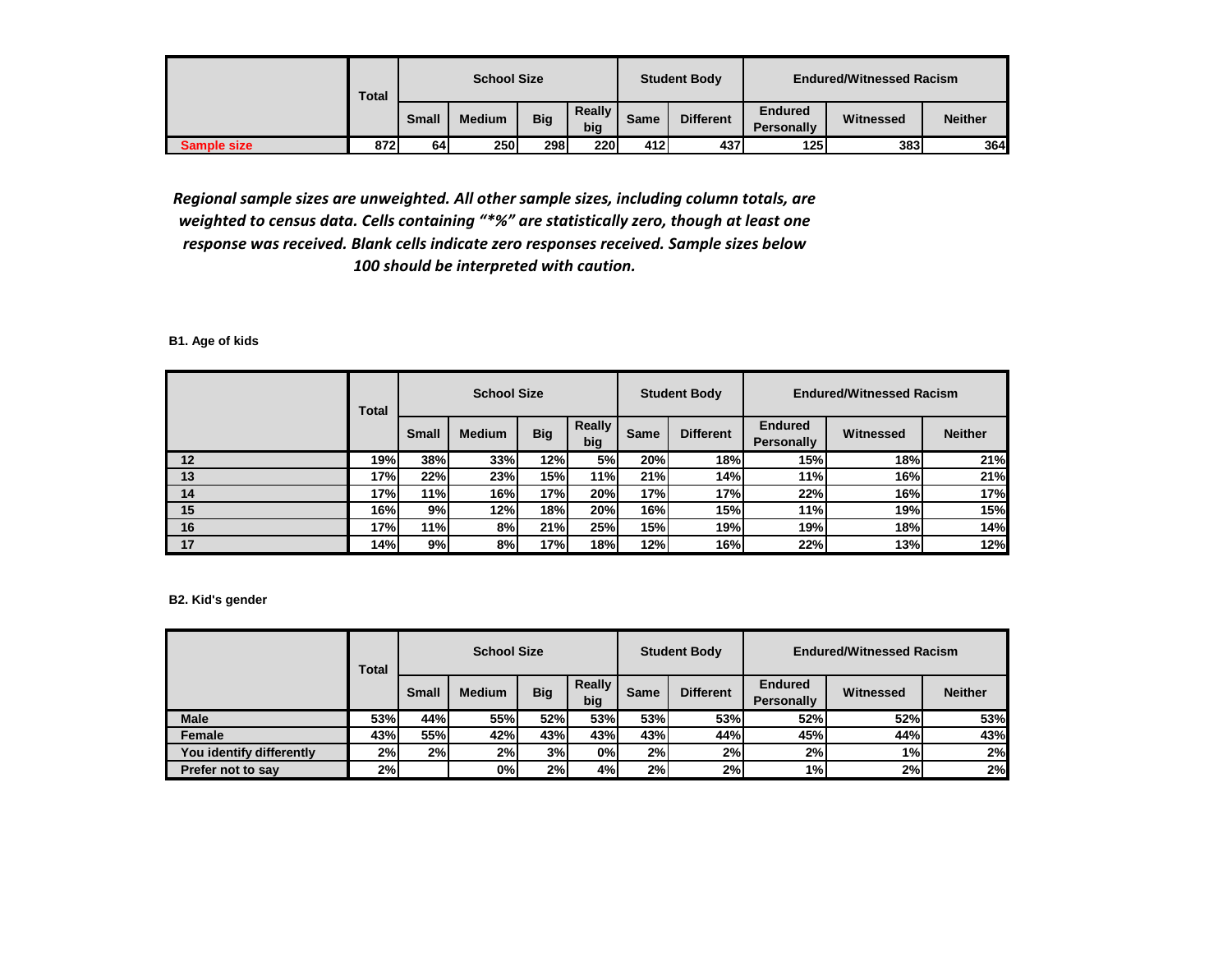**C1. Thinking about the total number of kids at your school, not just in your class or your grade, is your school small or big?**

|                                     | <b>Total</b> |              | <b>School Size</b> |            |                      |      | <b>Student Body</b> |                                     | <b>Endured/Witnessed Racism</b> |                |
|-------------------------------------|--------------|--------------|--------------------|------------|----------------------|------|---------------------|-------------------------------------|---------------------------------|----------------|
|                                     |              | <b>Small</b> | <b>Medium</b>      | <b>Big</b> | <b>Really</b><br>big | Same | <b>Different</b>    | <b>Endured</b><br><b>Personally</b> | Witnessed                       | <b>Neither</b> |
| Small (Less than 200 kids)          | 7%I          | 100%         |                    |            |                      | 9%   | 6%                  | 9%                                  | 4%                              | 10%            |
| <b>Medium (200 to 500 kids)</b>     | 29%          |              | 100%l              |            |                      | 30%  | 27%                 | <b>25%</b>                          | 28%                             | 31%            |
| Big (501 to 1000 kids)              | 34%          |              |                    | 100%l      |                      | 33%  | 35%                 | 35%                                 | 34%                             | 34%            |
| Really big (More than 1000<br>kids) | 25%          |              |                    |            | 100%                 | 23%  | 27%                 | 26%                                 | 29%                             | 21%            |
| Not sure/don't know                 | 5%           |              |                    |            |                      | 4%   | 4%                  | 5%                                  | 4%                              | 5%             |

**C2. [Many kids speak languages that I don't] Tell us whether each of the following describes the situation at your school, or not:**

|                                       | Total     |              | <b>School Size</b> |            |               |      | <b>Student Body</b> |                                     | <b>Endured/Witnessed Racism</b> |                |
|---------------------------------------|-----------|--------------|--------------------|------------|---------------|------|---------------------|-------------------------------------|---------------------------------|----------------|
|                                       |           | <b>Small</b> | <b>Medium</b>      | <b>Big</b> | Really<br>big | Same | <b>Different</b>    | <b>Endured</b><br><b>Personally</b> | Witnessed                       | <b>Neither</b> |
| <b>Totally describes my</b><br>school | 15%       | 11%          | 13%                | 15%        | 20%           | 4%   | 26%                 | 31%                                 | 15%                             | 10%            |
| Sort of describes my<br>school        | 29%       | 17%          | 26%                | 32%        | 34%           | 25%  | 34%                 | 31%                                 | 31%                             | 27%            |
| Does not describe my<br>school        | 48%       | 69%          | <b>58%</b>         | 45%        | 37%           | 65%  | 33%                 | 34%                                 | 46%                             | 54%            |
| Not sure                              | <b>7%</b> | 3%           | 4%                 | 8%         | 8%            | 6%   | 7%                  | 3%                                  | 8%                              | 8%             |

**C2. [My school is very "cliquey" -- There's lots of groups that stick to themselves] Tell us whether each of the following describes the situation at your school, or not:**

|                                | Total |              | <b>School Size</b> |            |               |      | <b>Student Body</b> |                                     | <b>Endured/Witnessed Racism</b> |                |
|--------------------------------|-------|--------------|--------------------|------------|---------------|------|---------------------|-------------------------------------|---------------------------------|----------------|
|                                |       | <b>Small</b> | <b>Medium</b>      | <b>Big</b> | Really<br>big | Same | <b>Different</b>    | <b>Endured</b><br><b>Personally</b> | Witnessed                       | <b>Neither</b> |
| Totally describes my<br>school | 22%   | 20%          | 22%                | 22%        | 23%           | 21%  | 22%                 | 39%                                 | 22%                             | 15%            |
| Sort of describes my<br>school | 50%   | 39%          | 50%                | 55%        | 50%           | 51%  | 51%                 | 46%                                 | 57%                             | 44%            |
| Does not describe my<br>school | 17%l  | 33%          | 20%                | 13%        | 14%           | 18%  | 17%                 | 9%I                                 | 9%                              | 27%            |
| Not sure                       | 11%   | 8%           | 8%I                | 10%        | 13%           | 10%  | 11%                 | 6%                                  | 11%                             | 13%            |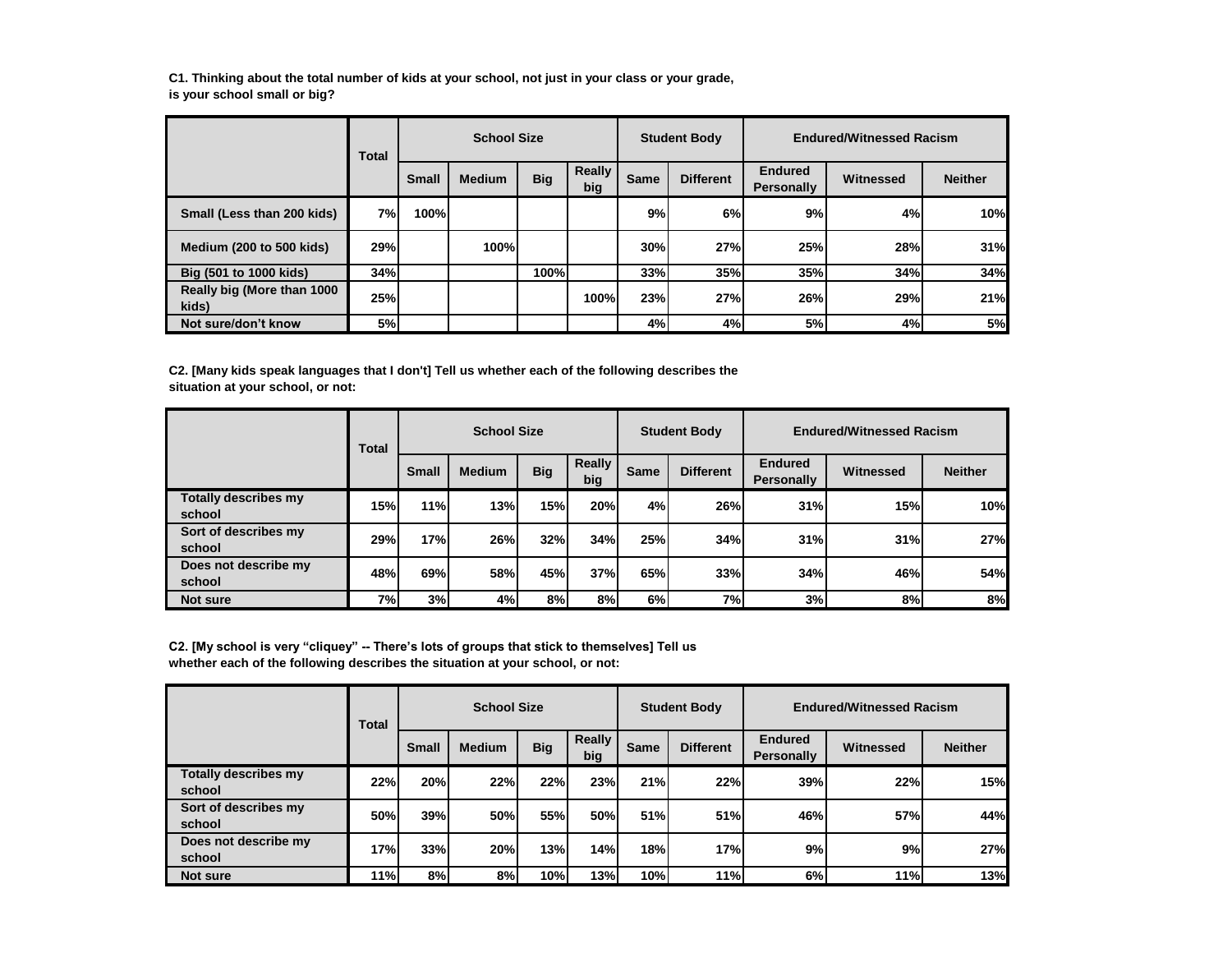**C2. [Bullying is pretty common] Tell us whether each of the following describes the situation at your school, or not:**

|                                       | Total |       | <b>School Size</b> |            |                      |             | <b>Student Body</b> |                                     | <b>Endured/Witnessed Racism</b> |                |
|---------------------------------------|-------|-------|--------------------|------------|----------------------|-------------|---------------------|-------------------------------------|---------------------------------|----------------|
|                                       |       | Small | <b>Medium</b>      | <b>Big</b> | <b>Really</b><br>big | <b>Same</b> | <b>Different</b>    | <b>Endured</b><br><b>Personally</b> | Witnessed                       | <b>Neither</b> |
| <b>Totally describes my</b><br>school | 10%   | 11%   | 12%                | 10%        | 7%                   | 9%          | 10%                 | 20%                                 | 10%                             | 5%             |
| Sort of describes my<br>school        | 37%   | 36%   | 38%                | 37%        | 37%                  | 40%         | 35%                 | 56%                                 | 46%                             | 20%            |
| Does not describe my<br>school        | 41%   | 47%   | 42%                | 42%        | 40%                  | 40%         | 42%                 | 17%                                 | 30%                             | 61%            |
| Not sure                              | 13%   | 6%    | 8%                 | 11%        | 16%                  | 12%         | 12%                 | 7%                                  | 14%                             | 13%            |

**C2. [Kids at my school hang out and get along whatever their racial or ethnic background] Tell us whether each of the following describes the situation at your school, or not:**

|                                       | Total |              | <b>School Size</b> |            |               |           | <b>Student Body</b> |                              | <b>Endured/Witnessed Racism</b> |                |
|---------------------------------------|-------|--------------|--------------------|------------|---------------|-----------|---------------------|------------------------------|---------------------------------|----------------|
|                                       |       | <b>Small</b> | <b>Medium</b>      | <b>Big</b> | Really<br>big | Same      | <b>Different</b>    | <b>Endured</b><br>Personally | Witnessed                       | <b>Neither</b> |
| <b>Totally describes my</b><br>school | 42%   | 53%          | 45%                | 43%        | 36%           | 40%       | 44%                 | 31%                          | 28%                             | 61%            |
| Sort of describes my<br>school        | 42%   | 31%          | 42%                | 44%        | 45%           | 46%       | 40%                 | 49%                          | 55%                             | 27%            |
| Does not describe my<br>school        | 8%    | 9%           | 8%                 | 6%         | 10%           | <b>7%</b> | 9%                  | 15%                          | 9%                              | 4%             |
| Not sure                              | 7%    | 6%           | 5%                 | 6%         | 9%            | <b>7%</b> | 7%                  | 5%                           | 8%                              | 8%             |

**C2. [My school has a lot of school spirit] Tell us whether each of the following describes the situation at your school, or not:**

|                                | Total      |              | <b>School Size</b> |            |               |      | <b>Student Body</b> |                                     | <b>Endured/Witnessed Racism</b> |                |
|--------------------------------|------------|--------------|--------------------|------------|---------------|------|---------------------|-------------------------------------|---------------------------------|----------------|
|                                |            | <b>Small</b> | <b>Medium</b>      | <b>Big</b> | Really<br>big | Same | <b>Different</b>    | <b>Endured</b><br><b>Personally</b> | Witnessed                       | <b>Neither</b> |
| Totally describes my<br>school | <b>25%</b> | 27%          | 24%                | 27%        | 24%           | 24%  | 27%                 | 22%                                 | 18%                             | 34%            |
| Sort of describes my<br>school | 50%        | 45%          | 57%                | 48%        | 49%           | 51%  | 50%                 | 48%                                 | 54%                             | 46%            |
| Does not describe my<br>school | 13%        | 17%          | 13%                | 13%        | 13%           | 14%  | 13%                 | 21%                                 | 14%                             | 10%            |
| Not sure                       | 12%        | 11%          | 6%I                | 12%        | 15%           | 12%  | 10%                 | 10%                                 | 14%                             | 10%            |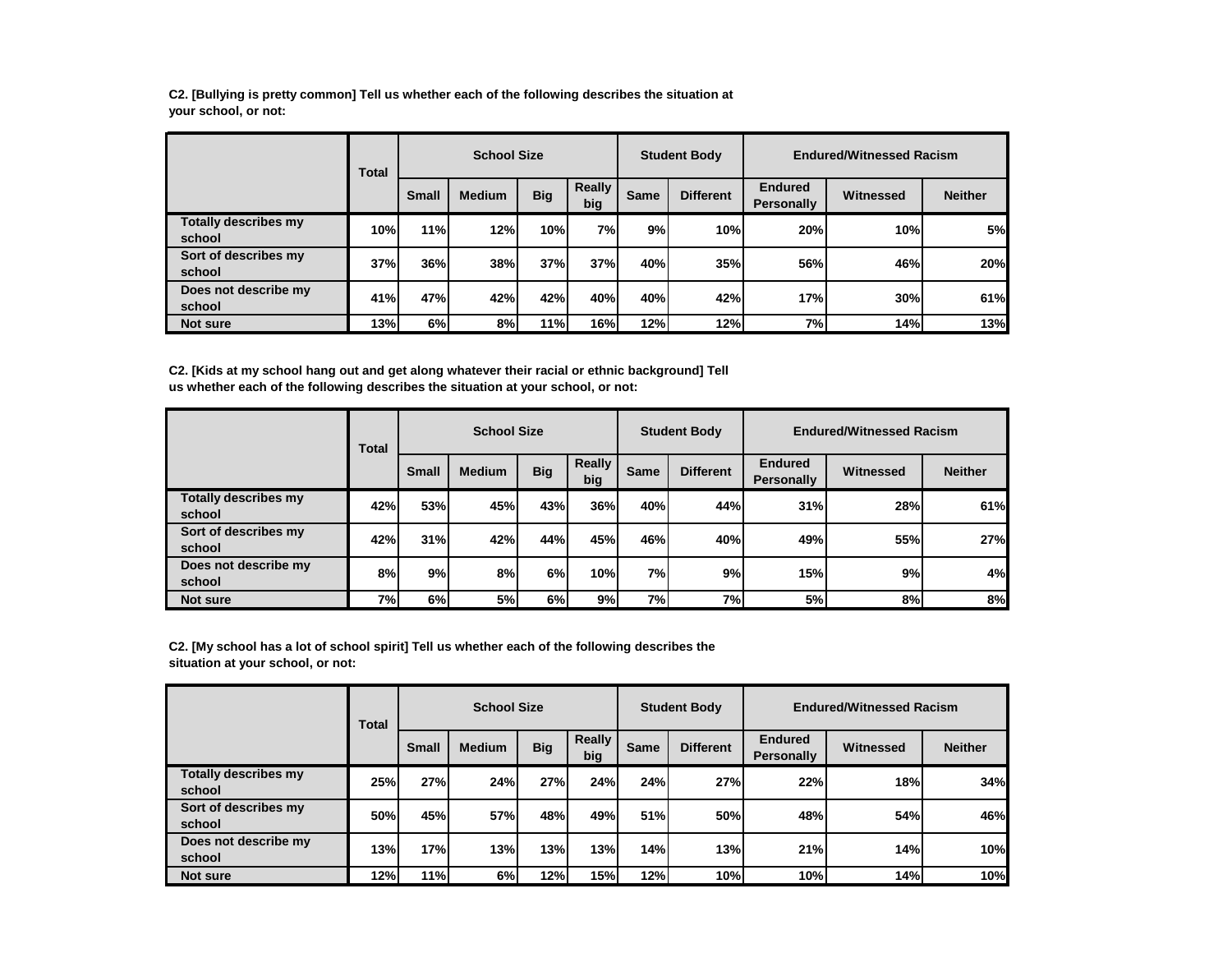**C2. [Kids at my school aren't very friendly if they don't know you] Tell us whether each of the following describes the situation at your school, or not:**

|                                | Total |              | <b>School Size</b> |            |                      |      | <b>Student Body</b> |                                     | <b>Endured/Witnessed Racism</b> |                |
|--------------------------------|-------|--------------|--------------------|------------|----------------------|------|---------------------|-------------------------------------|---------------------------------|----------------|
|                                |       | <b>Small</b> | <b>Medium</b>      | <b>Big</b> | <b>Really</b><br>big | Same | <b>Different</b>    | <b>Endured</b><br><b>Personally</b> | Witnessed                       | <b>Neither</b> |
| Totally describes my<br>school | 11%   | 9%           | 12%                | 11%        | 10%                  | 9%   | 12%                 | 28%                                 | 9%                              | 7%             |
| Sort of describes my<br>school | 43%   | 31%          | 45%                | 45%        | 46%                  | 43%  | 45%                 | 50%                                 | 54%                             | 30%            |
| Does not describe my<br>school | 35%   | 53%          | 37%                | 35%        | 27%                  | 38%  | 33%                 | 17%                                 | 27%                             | 50%            |
| Not sure                       | 11%   | 6%l          | 6%                 | 9%         | 16%                  | 9%   | 10%                 | 6%                                  | 10%                             | 13%            |

**C3. [Kids at your school are speaking different languages you don't understand] do you like it or not like it when:**

|                                           | Total |              | <b>School Size</b> |                  |               |      | <b>Student Body</b> |                                     | <b>Endured/Witnessed Racism</b> |                |
|-------------------------------------------|-------|--------------|--------------------|------------------|---------------|------|---------------------|-------------------------------------|---------------------------------|----------------|
|                                           |       | <b>Small</b> | <b>Medium</b>      | <b>Big</b>       | Really<br>big | Same | <b>Different</b>    | <b>Endured</b><br><b>Personally</b> | Witnessed                       | <b>Neither</b> |
| Like it                                   | 8%    | 13%          | 6%                 | 6%               | 10%           | 6%   | 9%                  | 9% l                                | 8%                              | 7%             |
| Doesn't matter to me                      | 68%l  | 56%          | 66%                | 70% <sub>1</sub> | <b>72%</b>    | 61%  | <b>75%</b>          | 73%                                 | 68%                             | 66%            |
| Don't really like it                      | 10%   | 8%           | 8%                 | 12%              | 10%           | 12%  | 9%                  | 14%                                 | 13%                             | 6%             |
| Don't know/doesn't happen<br>at my school | 14%   | 23%          | 20%                | 12%              | 7%            | 21%  | 8%                  | 5%                                  | 11%                             | 20%            |

**C3. [Kids at your school celebrate different holidays than you] do you like it or not like it when:**

|                                           | Total |              | <b>School Size</b> |            |               |             | <b>Student Body</b> |                                     | <b>Endured/Witnessed Racism</b> |                |
|-------------------------------------------|-------|--------------|--------------------|------------|---------------|-------------|---------------------|-------------------------------------|---------------------------------|----------------|
|                                           |       | <b>Small</b> | <b>Medium</b>      | <b>Big</b> | Really<br>big | <b>Same</b> | <b>Different</b>    | <b>Endured</b><br><b>Personally</b> | Witnessed                       | <b>Neither</b> |
| Like it                                   | 18%   | 27%          | 17%                | 18%l       | 18%           | 11%         | 25%                 | 27%                                 | 16%                             | 17%            |
| Doesn't matter to me                      | 69%   | 55%          | 68%                | <b>70%</b> | 71%           | 68%         | 69%                 | 67%                                 | 70%                             | 68%            |
| Don't really like it                      | 3%    | 2%           | 2%                 | 3%         | 3%            | 4%l         | 2%                  | 2%                                  | 5%                              | 1%             |
| Don't know/doesn't happen<br>at my school | 10%   | 17%          | 13%                | 8%         | 8%            | 16%         | 5%                  | 3%                                  | 9%I                             | 14%            |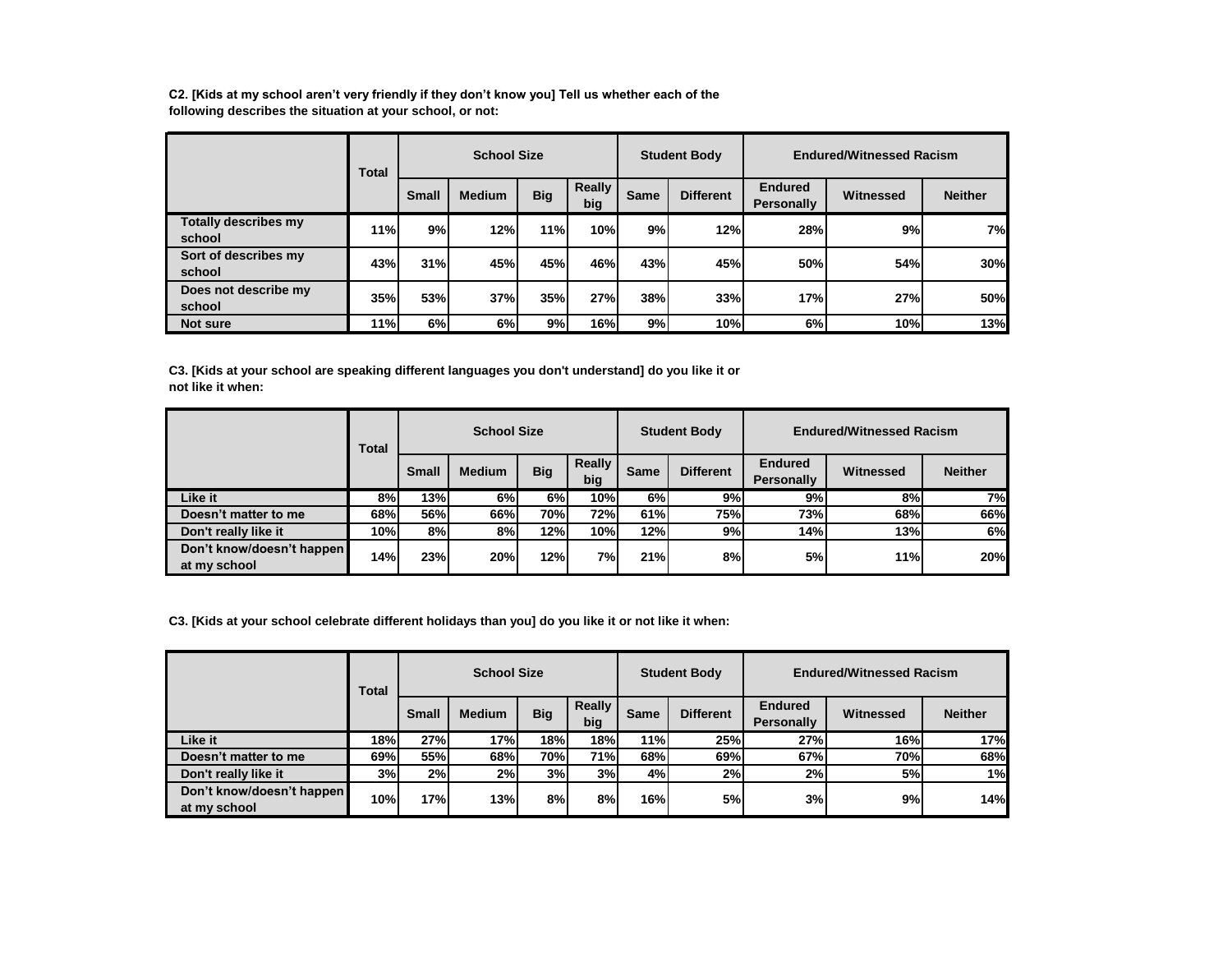**C3. [Kids at your school eat different foods than you] do you like it or not like it when:**

|                                           | Total      |              | <b>School Size</b> |            |               |             | <b>Student Body</b> |                                     | <b>Endured/Witnessed Racism</b> |                |
|-------------------------------------------|------------|--------------|--------------------|------------|---------------|-------------|---------------------|-------------------------------------|---------------------------------|----------------|
|                                           |            | <b>Small</b> | <b>Medium</b>      | <b>Big</b> | Really<br>big | <b>Same</b> | <b>Different</b>    | <b>Endured</b><br><b>Personally</b> | Witnessed                       | <b>Neither</b> |
| Like it                                   | 21%        | 25%          | 20%                | 21%        | 24%           | 15%         | 28%                 | 34%                                 | 20%                             | 19%            |
| Doesn't matter to me                      | <b>71%</b> | 64%          | 72%                | 71%        | 71%           | 73%         | 68%                 | 61%                                 | 73%                             | 72%            |
| Don't really like it                      | 2%         |              | 1%                 | 3%         | 2%            | 3%          | 1%                  | 4%                                  | 2%                              | 1%             |
| Don't know/doesn't happen<br>at my school | 6%         | <b>11%</b>   | 7%                 | 5%         | 4%            | 9%          | 3%                  | 2%                                  | 5%                              | 9%             |

**C3. [Kids at your school wear ethnic or religious clothes] do you like it or not like it when:**

|                                           | Total |              | <b>School Size</b> |            |                      |      | <b>Student Body</b> | <b>Endured/Witnessed Racism</b>     |           |                |  |
|-------------------------------------------|-------|--------------|--------------------|------------|----------------------|------|---------------------|-------------------------------------|-----------|----------------|--|
|                                           |       | <b>Small</b> | <b>Medium</b>      | <b>Big</b> | <b>Really</b><br>big | Same | <b>Different</b>    | <b>Endured</b><br><b>Personally</b> | Witnessed | <b>Neither</b> |  |
| Like it                                   | 13%   | <b>19%</b>   | 12%                | 12%        | 15%                  | 7%I  | <b>19%</b>          | 24%                                 | 15%       | 8%             |  |
| Doesn't matter to me                      | 64%   | 47%          | 64%                | 66%        | 64%                  | 60%  | 67%                 | 66%                                 | 64%       | 62%            |  |
| Don't really like it                      | 6%    | 3%           | 3%                 | 6%         | 9%                   | 8%   | 4%                  | 6%I                                 | 6%        | <b>5%</b>      |  |
| Don't know/doesn't happen<br>at my school | 17%l  | 31%          | 21%                | 16%        | 12%                  | 25%  | 10%                 | 4%                                  | 15%       | 25%            |  |

**C4. [A head tax on Chinese immigrants to Canada] Here's a list of topics. We want to know which ones you might have learned about at school**

|                                                             | Total      |              | <b>School Size</b> |            |               |      | <b>Student Body</b> | <b>Endured/Witnessed Racism</b>     |           |                |  |
|-------------------------------------------------------------|------------|--------------|--------------------|------------|---------------|------|---------------------|-------------------------------------|-----------|----------------|--|
|                                                             |            | <b>Small</b> | <b>Medium</b>      | <b>Big</b> | Really<br>big | Same | <b>Different</b>    | <b>Endured</b><br><b>Personally</b> | Witnessed | <b>Neither</b> |  |
| Learned a lot about it (did a<br>project, took a test etc.) | 9%         | 14%          | 8%                 | 11%        | 9%            | 6%   | 13%                 | 17%                                 | 7%        | 9%             |  |
| Learned a little bit                                        | 30%l       | 30%          | 26%                | 32%        | 31%           | 27%  | 33%                 | 34%                                 | 33%       | 26%            |  |
| Never learned about this in<br>school                       | 61%        | 56%          | 66%                | 57%        | 60%           | 67%  | <b>54%</b>          | 49%                                 | 60%       | 66%            |  |
| Net: Learned about it in<br>school                          | <b>39%</b> | 44%          | 34%                | 43%        | 40%           | 33%  | 46%                 | 51%                                 | 40%       | 34%            |  |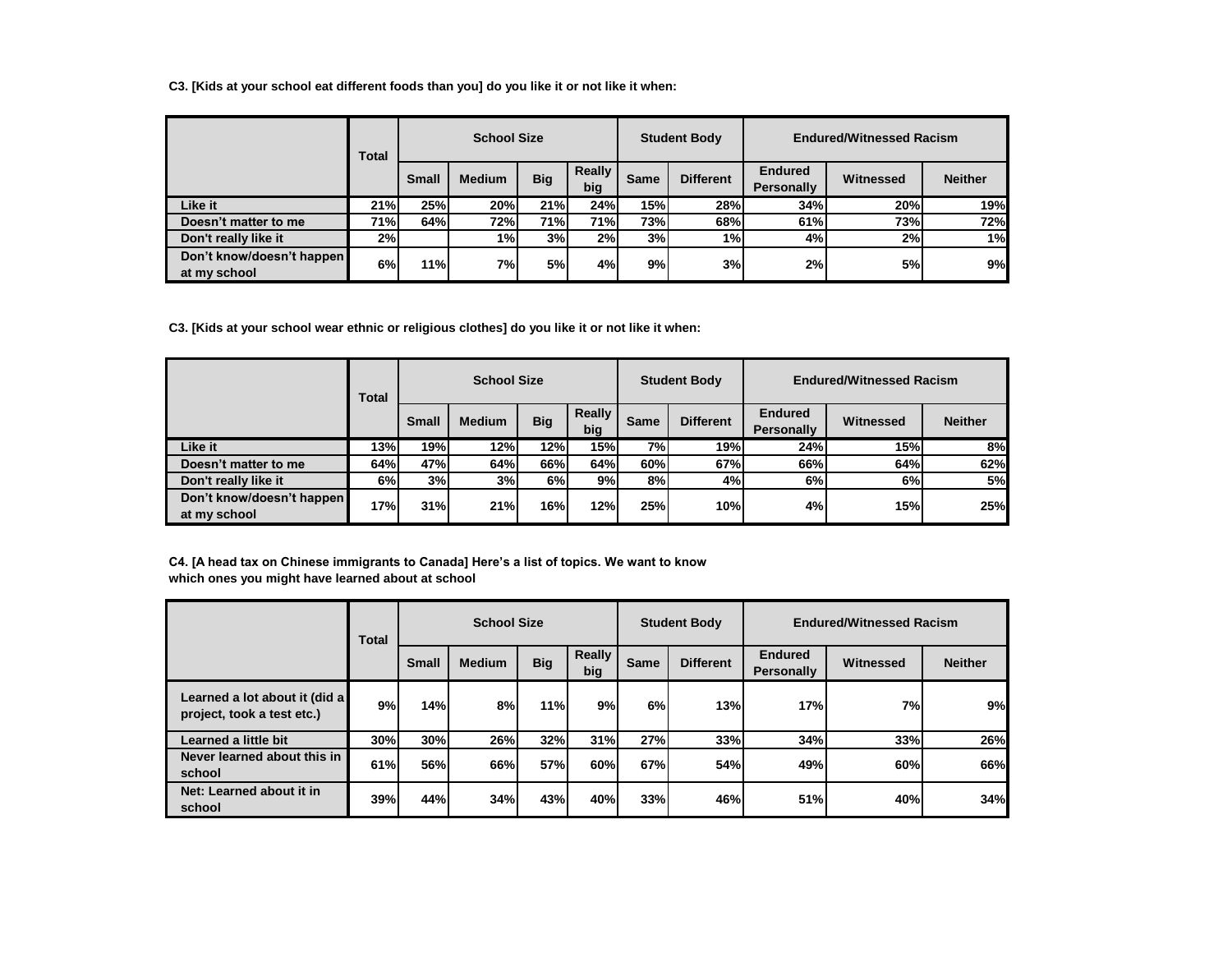**C4. [The Komagata Maru ship] Here's a list of topics. We want to know which ones you might have learned about at school**

|                                                             | Total |              | <b>School Size</b> |            |               |      | <b>Student Body</b> |                              | <b>Endured/Witnessed Racism</b> |                |
|-------------------------------------------------------------|-------|--------------|--------------------|------------|---------------|------|---------------------|------------------------------|---------------------------------|----------------|
|                                                             |       | <b>Small</b> | <b>Medium</b>      | <b>Big</b> | Really<br>big | Same | <b>Different</b>    | <b>Endured</b><br>Personally | Witnessed                       | <b>Neither</b> |
| Learned a lot about it (did a<br>project, took a test etc.) | 3%    | 3%           | 2%                 | 5%         | 3%            | 1%   | 5%                  | 9%                           | 2%                              | 3%             |
| Learned a little bit                                        | 17%   | 20%          | 18%                | 18%        | 16%           | 15%  | 19%                 | 23%                          | 18%                             | 14%            |
| Never learned about this in<br>school                       | 80%   | 77%          | 80%                | 77%l       | 81%           | 84%  | 76%                 | 68%                          | 80%                             | 83%            |
| Net: Learned about it in<br>school                          | 20%   | 23%          | 20%                | 23%        | 19%           | 16%  | 24%                 | 32%                          | 20%                             | 17%            |

**C4. [Indigenous treaties, land claims and residential schools] Here's a list of topics. We want to know which ones you might have learned about at school**

|                                                             | Total |              | <b>School Size</b> |            |               |      | <b>Student Body</b> |                                     | <b>Endured/Witnessed Racism</b> |                |
|-------------------------------------------------------------|-------|--------------|--------------------|------------|---------------|------|---------------------|-------------------------------------|---------------------------------|----------------|
|                                                             |       | <b>Small</b> | <b>Medium</b>      | <b>Big</b> | Really<br>big | Same | <b>Different</b>    | <b>Endured</b><br><b>Personally</b> | Witnessed                       | <b>Neither</b> |
| Learned a lot about it (did a<br>project, took a test etc.) | 43%   | 41%          | 48%                | 40%        | 42%           | 37%  | 48%                 | 40%                                 | 40%                             | 47%            |
| Learned a little bit                                        | 48%   | 53%          | 46%                | 48%        | 47%           | 51%  | 45%                 | 53%                                 | 50%                             | 44%            |
| Never learned about this in<br>school                       | 10%   | 6%           | 6%                 | 12%        | 11%           | 12%  | 7%                  | 7%                                  | 10%                             | 10%            |
| Net: Learned about it in<br>school                          | 90%   | 94%          | 94%                | 88%        | 89%           | 88%  | 93%                 | 93%                                 | 90%                             | 90%            |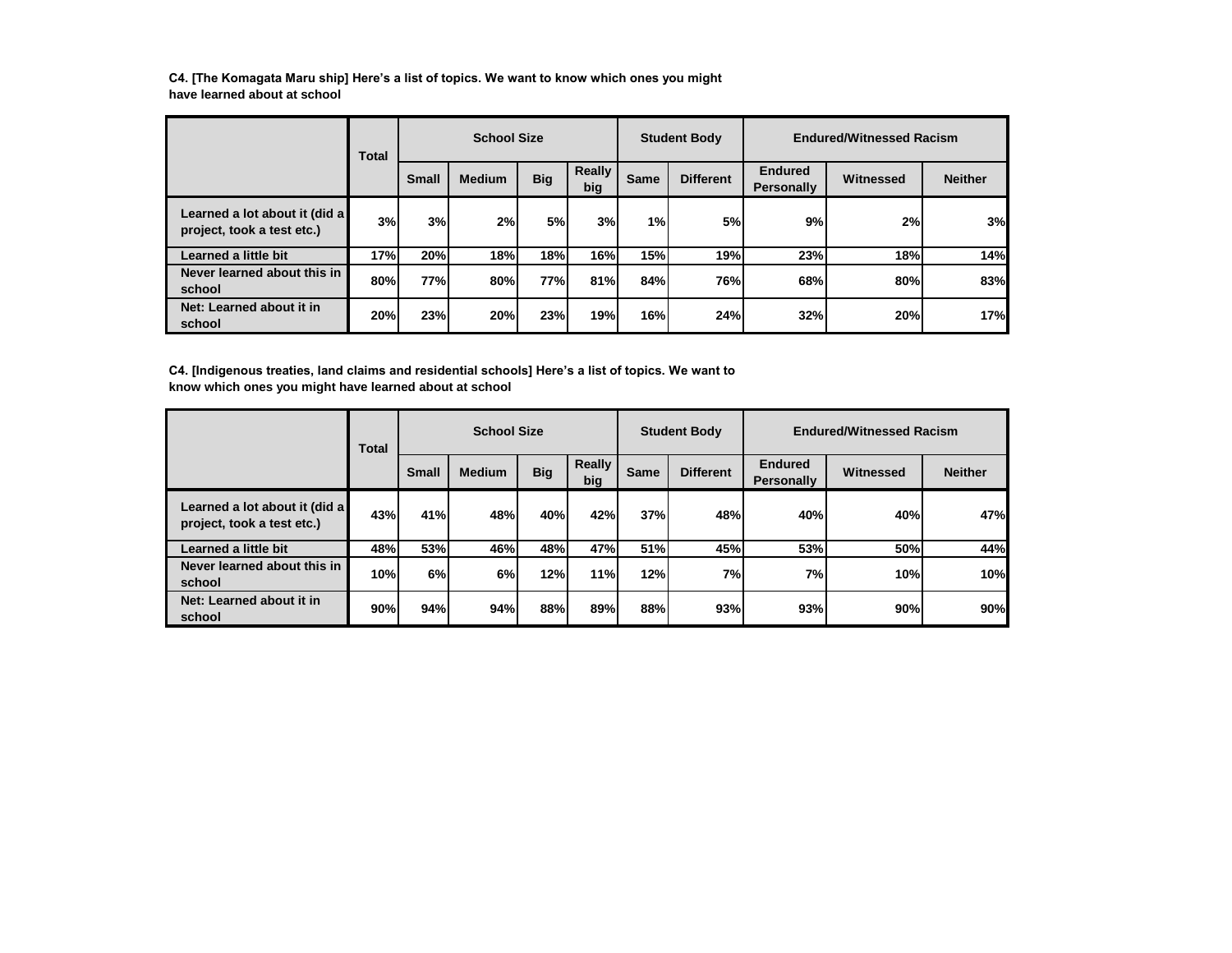**C4. [Internment of Japanese Canadians during World War II] Here's a list of topics. We want to know which ones you might have learned about at school**

|                                                             | Total |              | <b>School Size</b> |            |               |            | <b>Student Body</b> |                              | <b>Endured/Witnessed Racism</b> |                |
|-------------------------------------------------------------|-------|--------------|--------------------|------------|---------------|------------|---------------------|------------------------------|---------------------------------|----------------|
|                                                             |       | <b>Small</b> | <b>Medium</b>      | <b>Big</b> | Really<br>big | Same       | <b>Different</b>    | <b>Endured</b><br>Personally | Witnessed                       | <b>Neither</b> |
| Learned a lot about it (did a<br>project, took a test etc.) | 11%   | 11%          | 10%                | 11%        | 14%           | 7%         | 16%                 | 21%                          | 9%                              | 10%            |
| Learned a little bit                                        | 40%   | 42%          | 38%                | 40%        | 40%           | 38%        | 41%                 | 42%                          | 44%                             | 35%            |
| Never learned about this in<br>school                       | 49%   | 47%          | 51%                | 48%        | 46%           | <b>55%</b> | 43%                 | 37%                          | 47%                             | 55%            |
| Net: Learned about it in<br>school                          | 51%   | 53%          | 49%                | 52%        | 54%           | 45%        | 57%                 | 63%                          | 53%                             | 45%            |

**C4. [Slavery in Canada] Here's a list of topics. We want to know which ones you might have learned about at school**

|                                                             | Total      |              | <b>School Size</b> |            |               |      | <b>Student Body</b> |                              | <b>Endured/Witnessed Racism</b> |                |
|-------------------------------------------------------------|------------|--------------|--------------------|------------|---------------|------|---------------------|------------------------------|---------------------------------|----------------|
|                                                             |            | <b>Small</b> | <b>Medium</b>      | <b>Big</b> | Really<br>big | Same | <b>Different</b>    | <b>Endured</b><br>Personally | Witnessed                       | <b>Neither</b> |
| Learned a lot about it (did a<br>project, took a test etc.) | 17%        | 19%          | 20%                | 15%        | 15%           | 14%  | 21%                 | 23%                          | 15%                             | 18%            |
| Learned a little bit                                        | <b>51%</b> | 47%          | 52%                | 51%        | 50%           | 51%  | 50%                 | 49%                          | 56%                             | 46%            |
| Never learned about this in<br>school                       | 32%        | 34%          | 28%                | 34%        | <b>35%</b>    | 35%  | 29%                 | 28%                          | 30%                             | 36%            |
| Net: Learned about it in<br>school                          | 68%        | 66%          | 72%                | 66%l       | 65%           | 65%  | 71%                 | 72%                          | 70%                             | 64%            |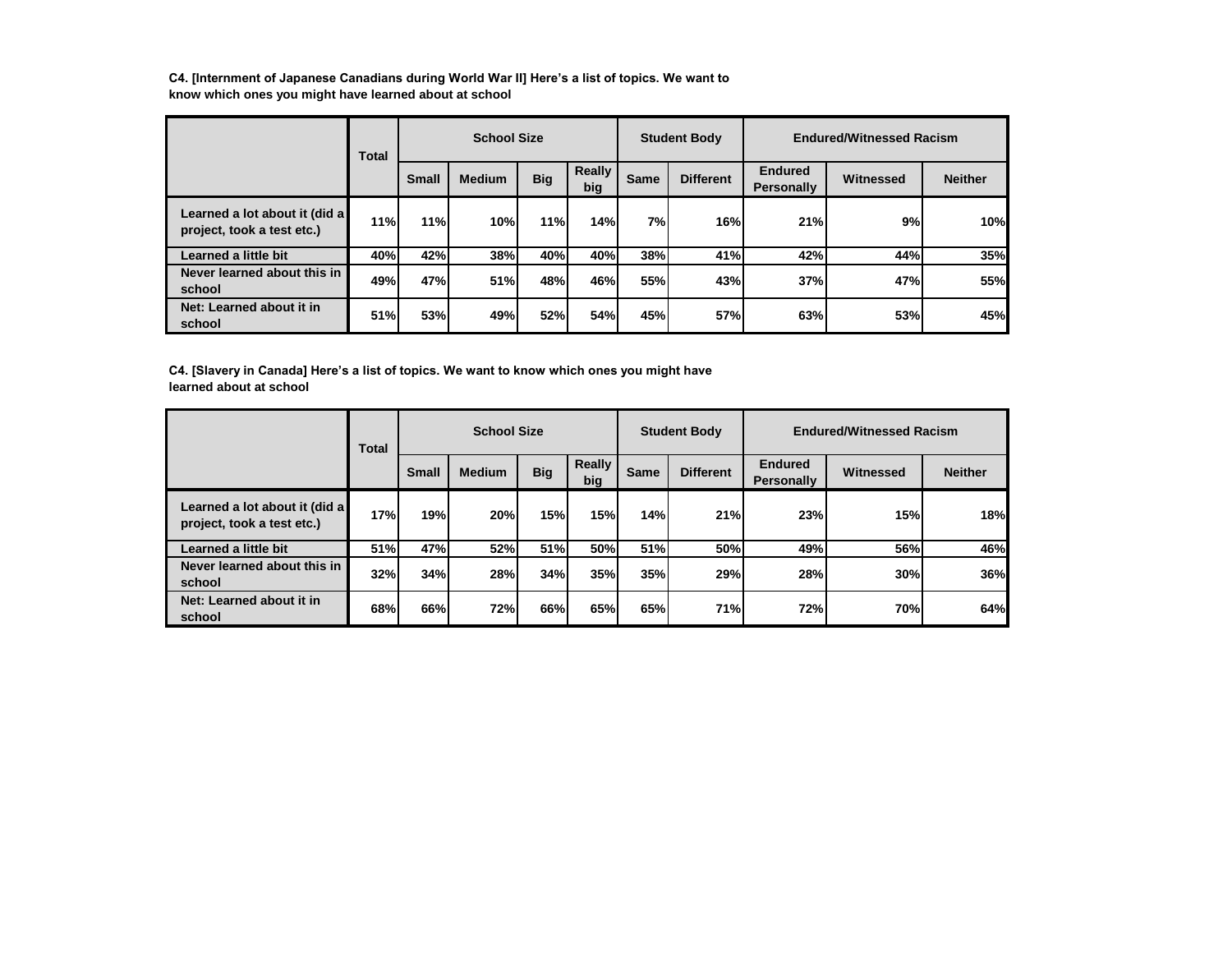**C4. [The Canadian Charter of Rights and Freedoms] Here's a list of topics. We want to know which ones you might have learned about at school**

|                                                             | Total      |              | <b>School Size</b> |            |               |      | <b>Student Body</b> |                                     | <b>Endured/Witnessed Racism</b> |                |
|-------------------------------------------------------------|------------|--------------|--------------------|------------|---------------|------|---------------------|-------------------------------------|---------------------------------|----------------|
|                                                             |            | <b>Small</b> | <b>Medium</b>      | <b>Big</b> | Really<br>big | Same | <b>Different</b>    | <b>Endured</b><br><b>Personally</b> | <b>Witnessed</b>                | <b>Neither</b> |
| Learned a lot about it (did a<br>project, took a test etc.) | 27%        | 23%          | 26%                | 27%        | 30%           | 21%  | 34%                 | <b>36%</b>                          | 25%                             | 27%            |
| Learned a little bit                                        | <b>55%</b> | 66%          | 53%                | 55%l       | <b>58%</b>    | 61%  | 51%                 | 50%                                 | 59%                             | 53%            |
| Never learned about this in<br>school                       | 17%        | 11%          | 21%                | 18%        | 12%           | 18%  | 16%                 | 14%                                 | 16%                             | 20%            |
| Net: Learned about it in<br>school                          | 83%        | 89%          | 79%                | 82%        | 88%           | 82%  | 84%                 | 86%                                 | 84%                             | 80%            |

**C4. [Canadian multiculturalism] Here's a list of topics. We want to know which ones you might have learned about at school**

|                                                             | Total |              | <b>School Size</b> |            |               |      | <b>Student Body</b> |                                     | <b>Endured/Witnessed Racism</b> |                |
|-------------------------------------------------------------|-------|--------------|--------------------|------------|---------------|------|---------------------|-------------------------------------|---------------------------------|----------------|
|                                                             |       | <b>Small</b> | <b>Medium</b>      | <b>Big</b> | Really<br>big | Same | <b>Different</b>    | <b>Endured</b><br><b>Personally</b> | Witnessed                       | <b>Neither</b> |
| Learned a lot about it (did a<br>project, took a test etc.) | 38%   | 42%          | 40%                | 39%        | 37%           | 31%  | 46%                 | <b>38%</b>                          | 37%                             | 40%            |
| Learned a little bit                                        | 53%   | 48%          | 54%                | 52%l       | 55%           | 59%  | 48%                 | <b>52%</b>                          | 56%                             | 51%            |
| Never learned about this in<br>school                       | 8%    | 9%           | 6%                 | 9%         | 8%            | 9%   | 7%                  | 10%                                 | 7%                              | 10%            |
| Net: Learned about it in<br>school                          | 92%   | 91%          | 94%                | 91%        | 92%           | 91%  | 93%                 | 90%                                 | 93%                             | 90%            |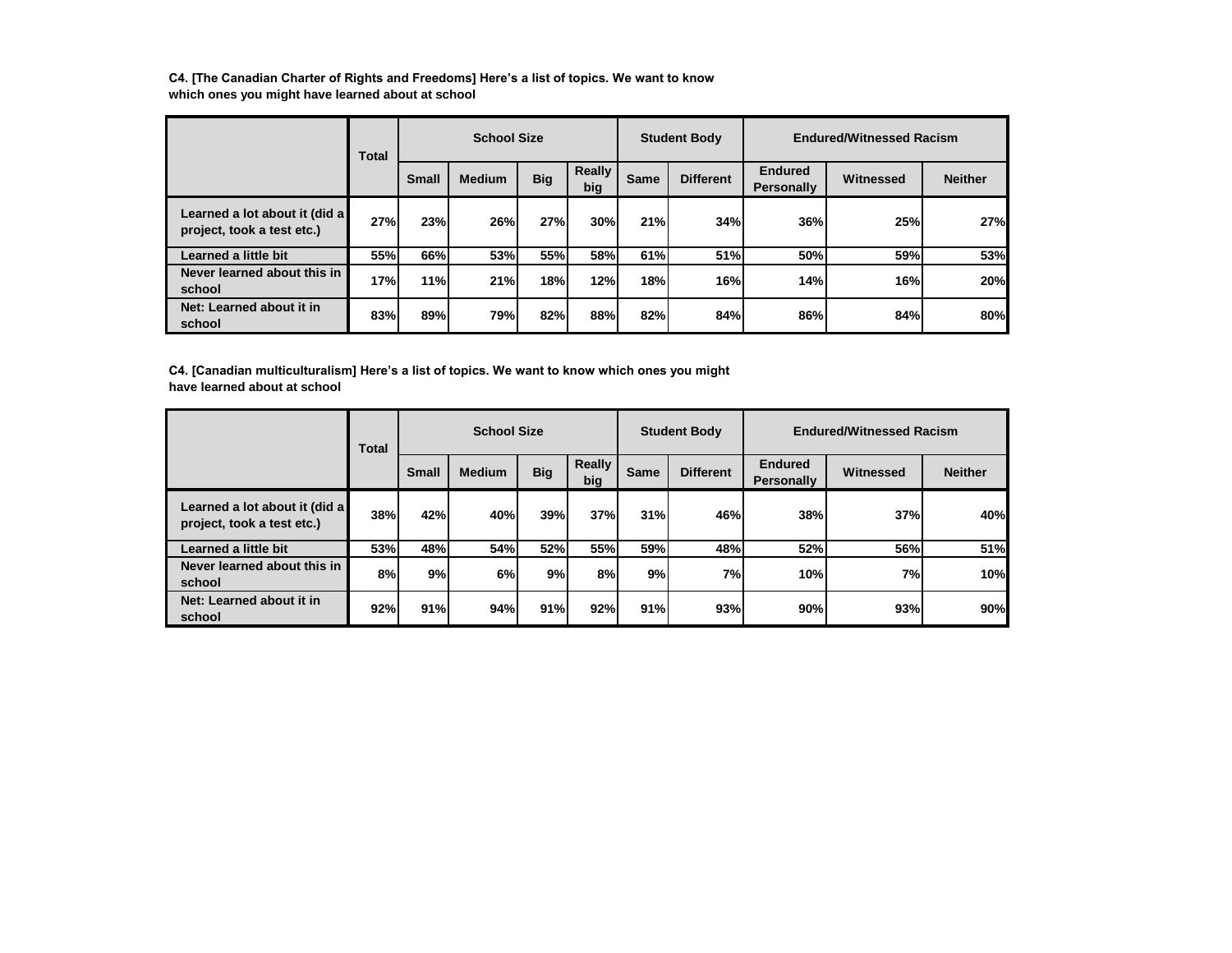**C4. [Racism in Canada throughout history] Here's a list of topics. We want to know which ones you might have learned about at school**

|                                                             | Total |              | <b>School Size</b> |            |               |      | <b>Student Body</b> |                                     | <b>Endured/Witnessed Racism</b> |                |
|-------------------------------------------------------------|-------|--------------|--------------------|------------|---------------|------|---------------------|-------------------------------------|---------------------------------|----------------|
|                                                             |       | <b>Small</b> | <b>Medium</b>      | <b>Big</b> | Really<br>big | Same | <b>Different</b>    | <b>Endured</b><br><b>Personally</b> | Witnessed                       | <b>Neither</b> |
| Learned a lot about it (did a<br>project, took a test etc.) | 26%   | 22%          | 24%                | 28%        | 28%           | 19%  | 33%                 | <b>35%</b>                          | 23%                             | 26%            |
| Learned a little bit                                        | 53%   | 59%          | <b>58%</b>         | 53%l       | 48%           | 58%  | 49%                 | 44%                                 | 56%                             | 54%            |
| Never learned about this in<br>school                       | 21%   | 19%          | 18%                | 19%I       | 24%           | 23%  | 18%                 | 21%                                 | 21%                             | 20%            |
| Net: Learned about it in<br>school                          | 79%   | 81%          | 82%                | 81%        | 76%           | 77%  | 82%                 | 79%                                 | 79%                             | 80%            |

**C5. Do you ever talk about racism with: Your parents or other family members ?**

|                    | Total |              | <b>School Size</b> |            |               |      | <b>Student Body</b> |                                     | <b>Endured/Witnessed Racism</b> |                |
|--------------------|-------|--------------|--------------------|------------|---------------|------|---------------------|-------------------------------------|---------------------------------|----------------|
|                    |       | <b>Small</b> | <b>Medium</b>      | <b>Big</b> | Really<br>big | Same | <b>Different</b>    | <b>Endured</b><br><b>Personally</b> | Witnessed                       | <b>Neither</b> |
| Yes, a lot         | 32%   | 27%          | 34%                | 30%        | 35%           | 25%  | 39%                 | 46%                                 | 34%                             | 25%            |
| Yes, a little      | 55%   | 55%          | 57%                | 56%        | 54%           | 62%  | 50%                 | 46%                                 | 57%                             | 57%            |
| No, never do       | 11%l  | 14%          | 9%                 | 12%        | 10%           | 11%  | 10%                 | 8%                                  | 9%                              | 15%            |
| Not sure/can't say | 1%    | <b>5%</b>    |                    | 2%         | 1%            | 1%   | $1\%$               |                                     | 0%                              | 3%             |
| Net: Yes           | 87%   | 81%          | 91%                | 86%        | 89%           | 87%  | 89%                 | 92%                                 | 91%                             | 82%            |

**C5. Do you ever talk about racism with: Your friends?**

|                    | Total      |              | <b>School Size</b> |            |                      |      | <b>Student Body</b> | <b>Endured/Witnessed Racism</b>     |            |                |  |
|--------------------|------------|--------------|--------------------|------------|----------------------|------|---------------------|-------------------------------------|------------|----------------|--|
|                    |            | <b>Small</b> | <b>Medium</b>      | <b>Big</b> | <b>Really</b><br>big | Same | <b>Different</b>    | <b>Endured</b><br><b>Personally</b> | Witnessed  | <b>Neither</b> |  |
| Yes. a lot         | 11%l       | 8%l          | 8%l                | 12%        | 15%                  | 7%   | 16%                 | 27%                                 | 11%        | 7%             |  |
| Yes, a little      | <b>52%</b> | <b>52%</b>   | <b>52%</b>         | <b>52%</b> | 54%                  | 51%  | <b>55%</b>          | <b>53%</b>                          | 57%        | 47%            |  |
| No. never do       | 31%        | 36%          | 35%                | 28%        | 27%                  | 37%  | 24%                 | 18%                                 | 28%        | 38%            |  |
| Not sure/can't say | 6%         | <b>5%</b>    | 5%                 | 7%         | 4%                   | 6%   | 5%                  | 2%                                  | 4%         | 8%             |  |
| Net: Yes           | 64%        | 59%          | 60%                | 65%        | <b>70%</b>           | 58%  | 71%                 | 80%                                 | <b>68%</b> | 54%            |  |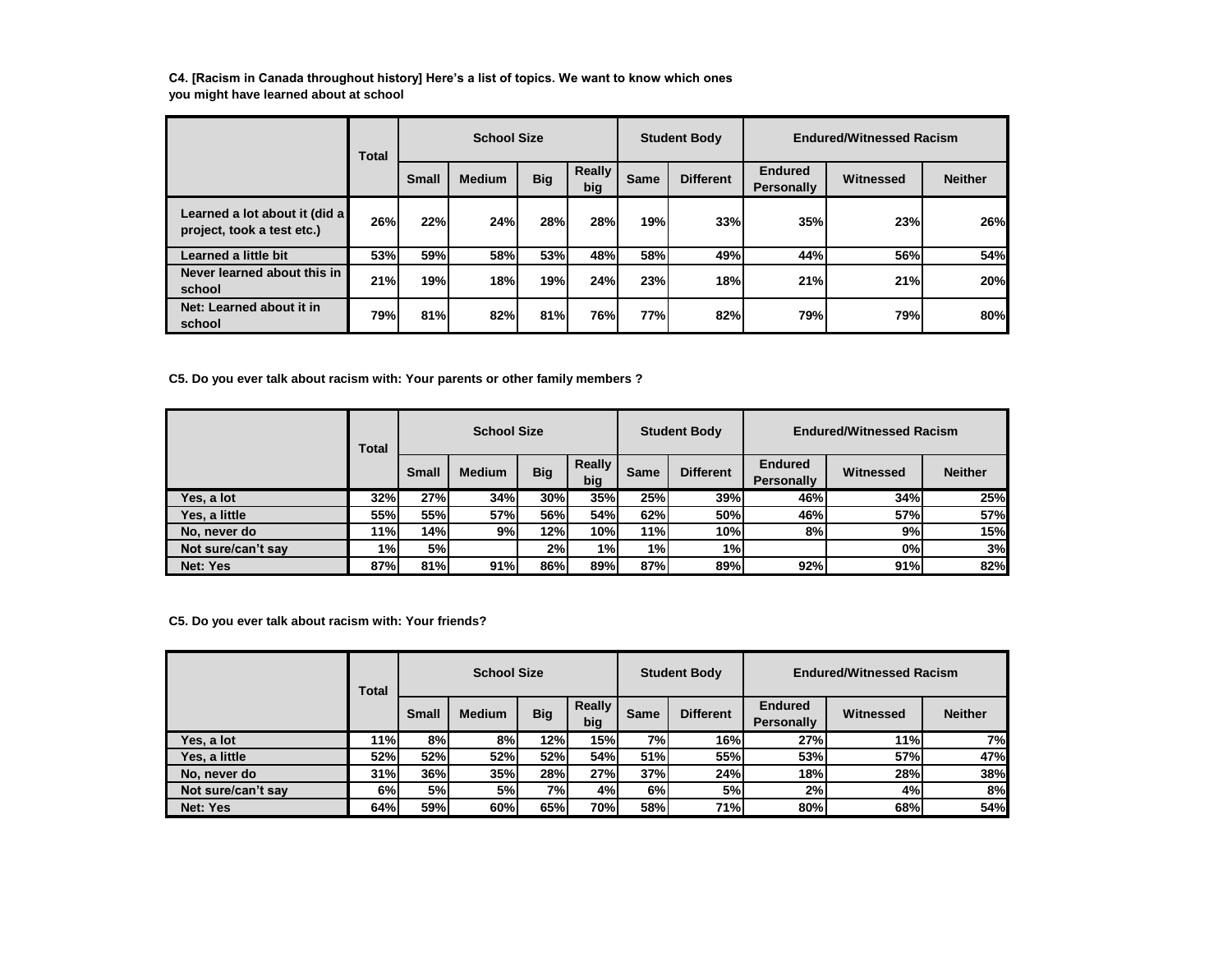## **C5. Do you ever talk about racism with: Your coaches/activity leaders?**

|                    | Total      |              | <b>School Size</b> |            |               |      | <b>Student Body</b> |                                     | <b>Endured/Witnessed Racism</b> |                |
|--------------------|------------|--------------|--------------------|------------|---------------|------|---------------------|-------------------------------------|---------------------------------|----------------|
|                    |            | <b>Small</b> | <b>Medium</b>      | <b>Big</b> | Really<br>big | Same | <b>Different</b>    | <b>Endured</b><br><b>Personally</b> | Witnessed                       | <b>Neither</b> |
| Yes, a lot         | 3%         | 5%           | 2%                 | <b>5%</b>  | 2%            | 1%   | 5%                  | 10%l                                | 2%                              | 2%             |
| Yes, a little      | <b>25%</b> | 27%          | 25%                | 28%        | 23%           | 23%  | 29%                 | <b>36%</b>                          | 24%                             | 23%            |
| No, never do       | 59%        | <b>58%</b>   | 59%                | 56%        | 62%           | 63%  | 55%                 | 48%                                 | 61%                             | 60%            |
| Not sure/can't say | 13%l       | 11%          | 14%                | 12%        | 13%           | 13%  | 12%                 | 6%                                  | 13%                             | 15%            |
| Net: Yes           | 29%l       | 31%          | 27%                | 32%        | 25%           | 24%  | 33%                 | 46%                                 | 26%                             | 25%            |

**C5. Do you ever talk about racism with: Your teachers?**

|                    | Total |              | <b>School Size</b> |            |               |      | <b>Student Body</b> |                                     | <b>Endured/Witnessed Racism</b> |                |
|--------------------|-------|--------------|--------------------|------------|---------------|------|---------------------|-------------------------------------|---------------------------------|----------------|
|                    |       | <b>Small</b> | <b>Medium</b>      | <b>Big</b> | Really<br>big | Same | <b>Different</b>    | <b>Endured</b><br><b>Personally</b> | Witnessed                       | <b>Neither</b> |
| Yes. a lot         | 12%   | <b>16%</b>   | 12%                | 13%        | 10%           | 9%   | 15%                 | 17%                                 | 9%                              | 13%            |
| Yes, a little      | 55%l  | 53%          | 62%                | <b>53%</b> | 53%           | 54%  | 57%                 | 62%                                 | 59%                             | 49%            |
| No, never do       | 28%   | 30%          | <b>25%</b>         | 28%        | 32%           | 33%  | 24%                 | 21%                                 | 29%                             | 30%            |
| Not sure/can't say | 4%    | 2%           | 2%                 | 6%         | 5%            | 4%   | 4%                  | 1%                                  | 3%                              | 7%             |
| Net: Yes           | 67%   | 69%          | <b>73%</b>         | 66%l       | 63%           | 64%  | 71%                 | 78%                                 | 68%                             | 63%            |

**C5. Do you ever talk about racism with: On social media?**

|                    | Total      |              | <b>School Size</b> |            |                      |             | <b>Student Body</b> | <b>Endured/Witnessed Racism</b>     |           |                |  |
|--------------------|------------|--------------|--------------------|------------|----------------------|-------------|---------------------|-------------------------------------|-----------|----------------|--|
|                    |            | <b>Small</b> | <b>Medium</b>      | <b>Big</b> | <b>Really</b><br>big | <b>Same</b> | <b>Different</b>    | <b>Endured</b><br><b>Personally</b> | Witnessed | <b>Neither</b> |  |
| Yes, a lot         | 7% l       | 3%           | 5%                 | 8%         | 10%                  | 5%          | 9%                  | <b>15%</b>                          | <b>7%</b> | 4%             |  |
| Yes. a little      | 28%        | 25%          | 28%                | <b>32%</b> | 24%                  | 26%         | 30%                 | 44%                                 | 30%       | 20%            |  |
| No, never do       | 57%        | 56%          | 58%                | <b>53%</b> | 59%                  | 61%         | 54%                 | <b>37%</b>                          | 55%       | 67%            |  |
| Not sure/can't say | 8%         | 16%          | 8%                 | 7%         | 7%                   | 8%          | 7%                  | 4%                                  | 8%        | 9%             |  |
| Net: Yes           | <b>35%</b> | 28%          | 34%                | 40%l       | 34%                  | 31%         | 39%                 | 59%                                 | 37%       | 24%            |  |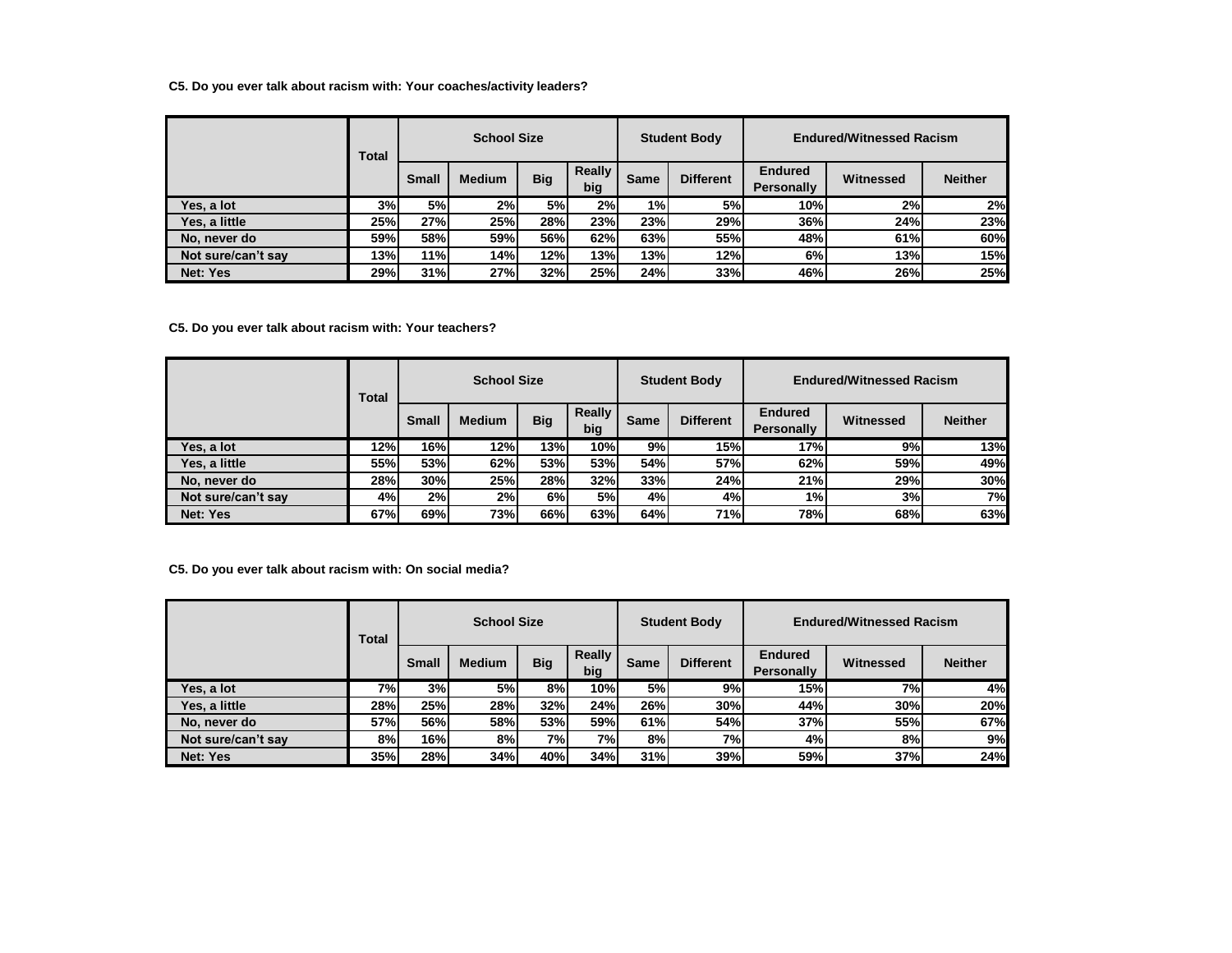**D1. Total mentions [Name calling, exclusion OR bullying] Does this happen to kids at your school or to you based on racial or ethnic background?**

|                                                                     | Total |       | <b>School Size</b> |            |               |             | <b>Student Body</b> |                                     | <b>Endured/Witnessed Racism</b> |                |
|---------------------------------------------------------------------|-------|-------|--------------------|------------|---------------|-------------|---------------------|-------------------------------------|---------------------------------|----------------|
|                                                                     |       | Small | <b>Medium</b>      | <b>Big</b> | Really<br>big | <b>Same</b> | <b>Different</b>    | <b>Endured</b><br><b>Personally</b> | Witnessed                       | <b>Neither</b> |
| Yes, it happens at my<br>school AND it happened to<br>me personally | 14%   | 17%   | 12%                | 15%        | 15%           | 8%          | 20%                 | 100%l                               |                                 |                |
| It happens at my school,<br>but not to me personally                | 44%   | 27%   | 43%                | 44%        | 50%           | 45%         | 44%                 |                                     | 100%                            |                |
| No, these things don't<br>happen at my school                       | 42%   | 56%   | 45%                | 41%        | <b>35%</b>    | 47%         | 36%                 |                                     |                                 | 100%           |

**D1. [Name calling, making fun of, or insults based on someone's racial or ethnic background] Does this happen to kids at your school or to you based on racial or ethnic background?**

|                                                                     | <b>Total</b> |       | <b>School Size</b> |            |                      |             | <b>Student Body</b> |                                     | <b>Endured/Witnessed Racism</b> |                |
|---------------------------------------------------------------------|--------------|-------|--------------------|------------|----------------------|-------------|---------------------|-------------------------------------|---------------------------------|----------------|
|                                                                     |              | Small | <b>Medium</b>      | <b>Big</b> | <b>Really</b><br>big | <b>Same</b> | <b>Different</b>    | <b>Endured</b><br><b>Personally</b> | Witnessed                       | <b>Neither</b> |
| Yes, it happens at my<br>school AND it happened to<br>me personally | 12%          | 16%   | 11%                | 12%        | 12%                  | 7%          | 17%                 | 86%                                 |                                 |                |
| It happens at my school,<br>but not to me personally                | 42%          | 27%   | 40%                | 41%        | 50%                  | 42%         | 42%                 | 13%                                 | 90%                             |                |
| No, these things don't<br>happen at my school                       | 46%          | 58%   | 49%                | 47%        | 38%                  | 51%         | 41%                 | 2%                                  | 10%                             | 100%           |
| Net: Yes                                                            | 54%          | 42%   | 51%                | 53%        | 62%                  | 49%         | 59%                 | 98%                                 | 90%                             |                |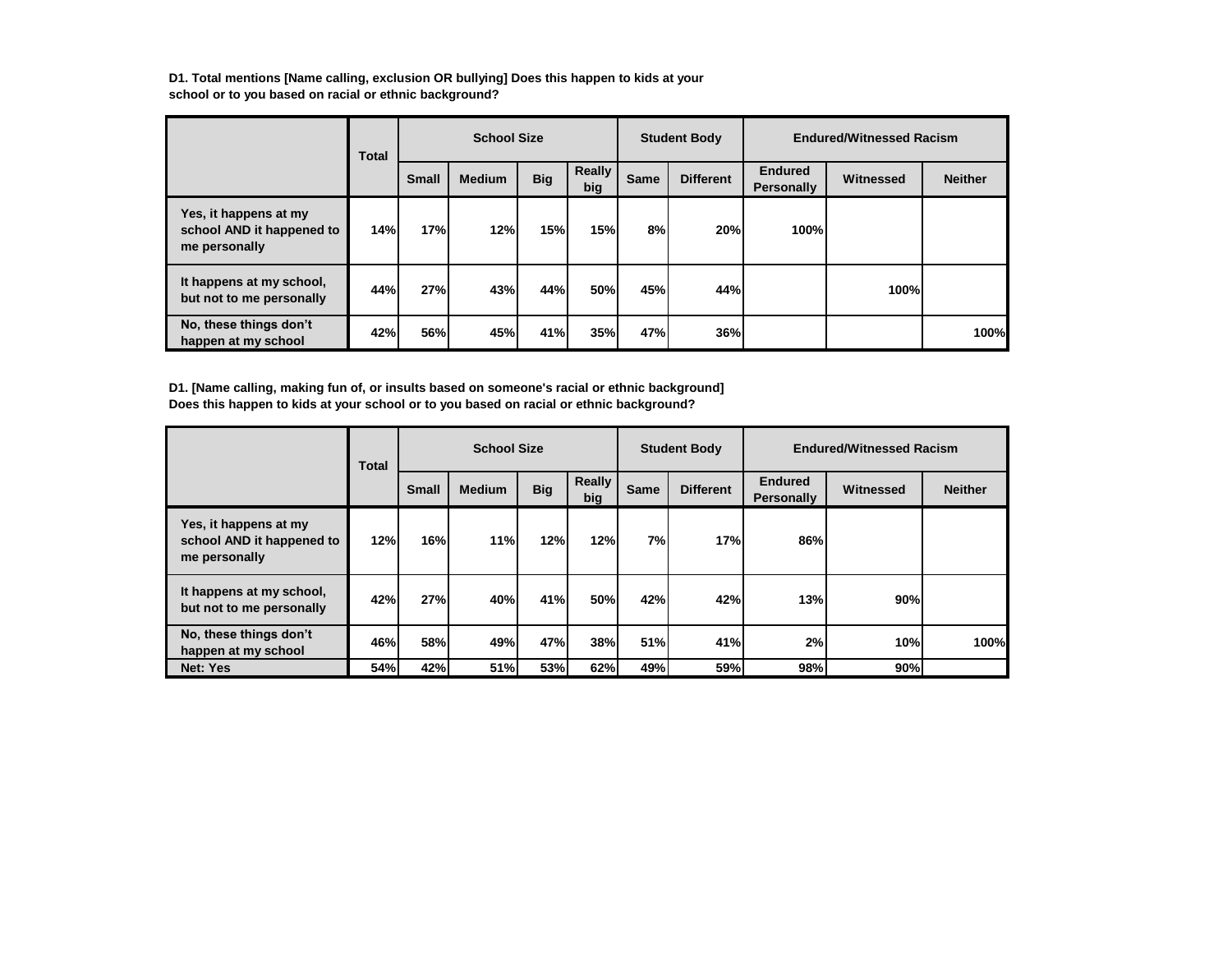**D1. [Someone being excluded or made to feel unwelcome based on their racial or ethnic background] Does this happen to kids at your school or to you based on racial or ethnic background?**

|                                                                     | <b>Total</b> |              | <b>School Size</b> |            |                      |      | <b>Student Body</b> |                                     | <b>Endured/Witnessed Racism</b> |                |
|---------------------------------------------------------------------|--------------|--------------|--------------------|------------|----------------------|------|---------------------|-------------------------------------|---------------------------------|----------------|
|                                                                     |              | <b>Small</b> | <b>Medium</b>      | <b>Big</b> | <b>Really</b><br>big | Same | <b>Different</b>    | <b>Endured</b><br><b>Personally</b> | Witnessed                       | <b>Neither</b> |
| Yes, it happens at my<br>school AND it happened to<br>me personally | 6%           | 13%          | <b>5%</b>          | 6%         | 7%                   | 2%   | 11%                 | 45%                                 |                                 |                |
| It happens at my school,<br>but not to me personally                | 32%          | 19%          | 29%                | 35%        | 37%                  | 31%  | 33%                 | 44%                                 | 60%                             |                |
| No, these things don't<br>happen at my school                       | 61%          | 69%          | 66%                | 59%        | 56%                  | 67%  | 56%                 | 11%                                 | 40%                             | 100%           |
| Net: Yes                                                            | <b>39%</b>   | 31%          | 34%                | 41%        | 44%                  | 33%  | 44%                 | 89%                                 | 60%                             |                |

**D1. [Someone being bullied based on their racial or ethnic background] Does this happen to kids at your school or to you based on racial or ethnic background?**

|                                                                     | <b>Total</b> |              | <b>School Size</b> |            |                      |             | <b>Student Body</b> |                                     | <b>Endured/Witnessed Racism</b> |                |
|---------------------------------------------------------------------|--------------|--------------|--------------------|------------|----------------------|-------------|---------------------|-------------------------------------|---------------------------------|----------------|
|                                                                     |              | <b>Small</b> | <b>Medium</b>      | <b>Big</b> | <b>Really</b><br>big | <b>Same</b> | <b>Different</b>    | <b>Endured</b><br><b>Personally</b> | Witnessed                       | <b>Neither</b> |
| Yes, it happens at my<br>school AND it happened to<br>me personally | 6%           | 11%          | 4%                 | 7%         | 5%                   | 3%          | 9%                  | 41%                                 |                                 |                |
| It happens at my school,<br>but not to me personally                | 36%          | 17%          | 33%                | 36%        | 43%                  | 33%         | 38%                 | 48%                                 | 65%                             |                |
| No, these things don't<br>happen at my school                       | 59%          | 72%          | 62%                | 57%        | 52%                  | 64%         | 53%                 | 11%                                 | 35%                             | 100%           |
| Net: Yes                                                            | 41%          | 28%          | 38%                | 43%        | 48%                  | 36%         | 47%                 | 89%                                 | 65%                             |                |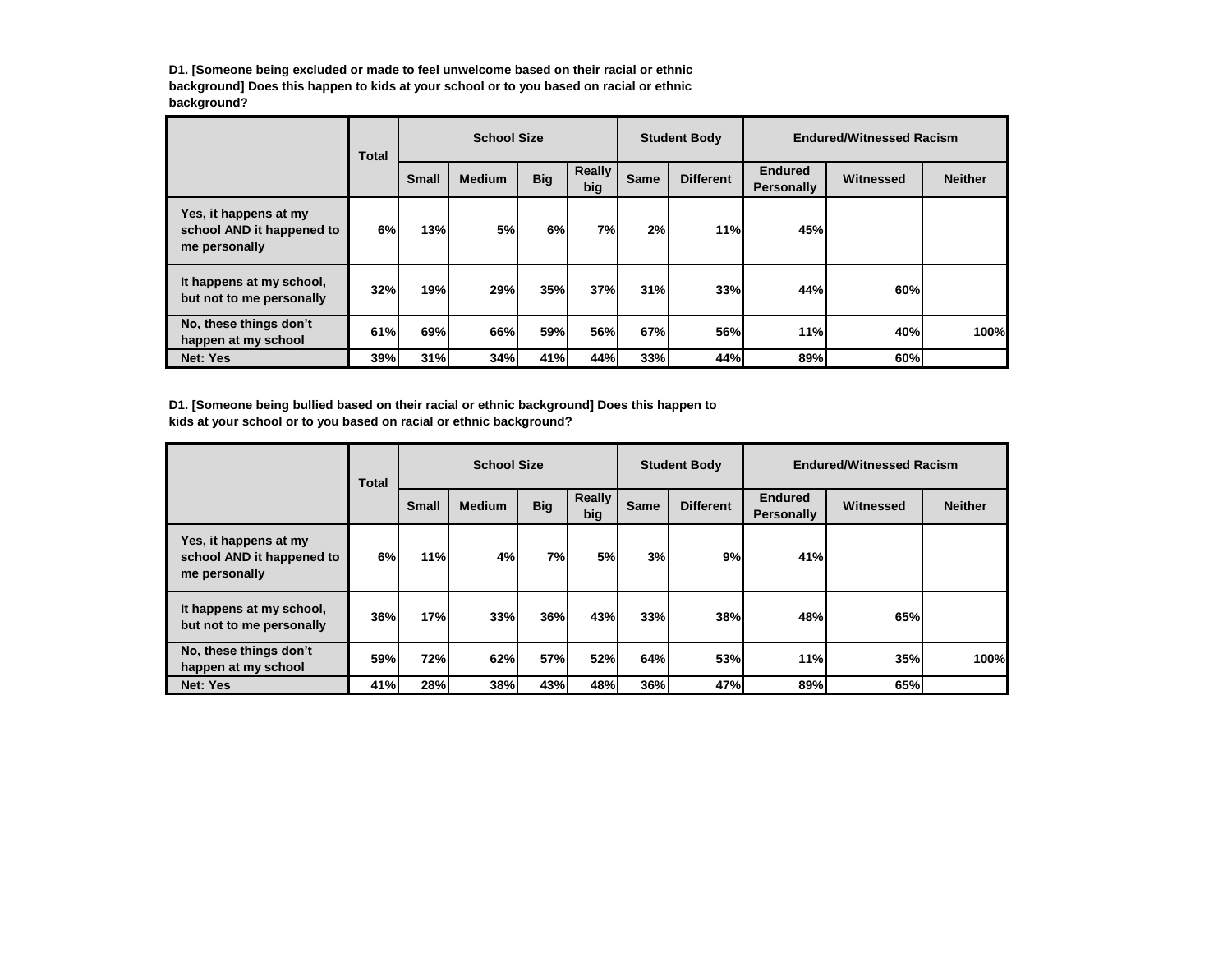**D2. And when this kind of thing happens to you, how does that make you feel?**

| Base = Yes it happened to<br>me personally to any at D1      | 125 <sup>1</sup> | 11           | 31                 | 44         | 33                   | 32          | 89                  | <b>1251</b>                         |                                 |                |
|--------------------------------------------------------------|------------------|--------------|--------------------|------------|----------------------|-------------|---------------------|-------------------------------------|---------------------------------|----------------|
|                                                              | <b>Total</b>     |              | <b>School Size</b> |            |                      |             | <b>Student Body</b> |                                     | <b>Endured/Witnessed Racism</b> |                |
|                                                              |                  | <b>Small</b> | <b>Medium</b>      | <b>Big</b> | <b>Really</b><br>big | <b>Same</b> | <b>Different</b>    | <b>Endured</b><br><b>Personally</b> | Witnessed                       | <b>Neither</b> |
| It doesn't bother me, it's<br>just something that<br>happens | 8%               | 27%          | 3%                 | 5%         | 12%                  | 3%          | 10%                 | 8%                                  |                                 |                |
| It bothers me, but I get over<br>it.                         | 49%              | 45%          | <b>58%</b>         | 48%        | 48%                  | 69%         | 43%                 | 49%                                 |                                 |                |
| It bothers me, and it stays<br>with me                       | 28%              | 27%          | 23%                | 36%        | 15%                  | 25%         | 30%                 | 28%                                 |                                 |                |
| It really bothers me                                         | 15%              |              | 16%                | 11%        | 24%                  | 3%          | 17%                 | 15%                                 |                                 |                |

**D5. How do the other kids around usually respond when other kids say or do these kinds of things?**

| Base $=$ It happened to me<br>personally or It happens at<br>my school to any at D1 | 508   | 28           | 138                | 175        | 144           | 217  | 280                 | 125                                 | 383                             |                |
|-------------------------------------------------------------------------------------|-------|--------------|--------------------|------------|---------------|------|---------------------|-------------------------------------|---------------------------------|----------------|
|                                                                                     | Total |              | <b>School Size</b> |            |               |      | <b>Student Body</b> |                                     | <b>Endured/Witnessed Racism</b> |                |
|                                                                                     |       | <b>Small</b> | <b>Medium</b>      | <b>Big</b> | Really<br>big | Same | <b>Different</b>    | <b>Endured</b><br><b>Personally</b> | Witnessed                       | <b>Neither</b> |
| Encourage/like it                                                                   | 7%l   | 4%           | <b>7%</b>          | 10%        | 6%            | 4%   | 10%                 | 18%                                 | 4%                              |                |
| Discourage/dislike it                                                               | 49%   | 50%          | <b>53%</b>         | 49%        | 47%           | 51%  | 48%                 | 37%                                 | 52%                             |                |
| Don't care/pretend it's not<br>happening                                            | 44%   | 46%          | 40%                | 42%        | 48%           | 46%  | 42%                 | 45%                                 | 44%                             |                |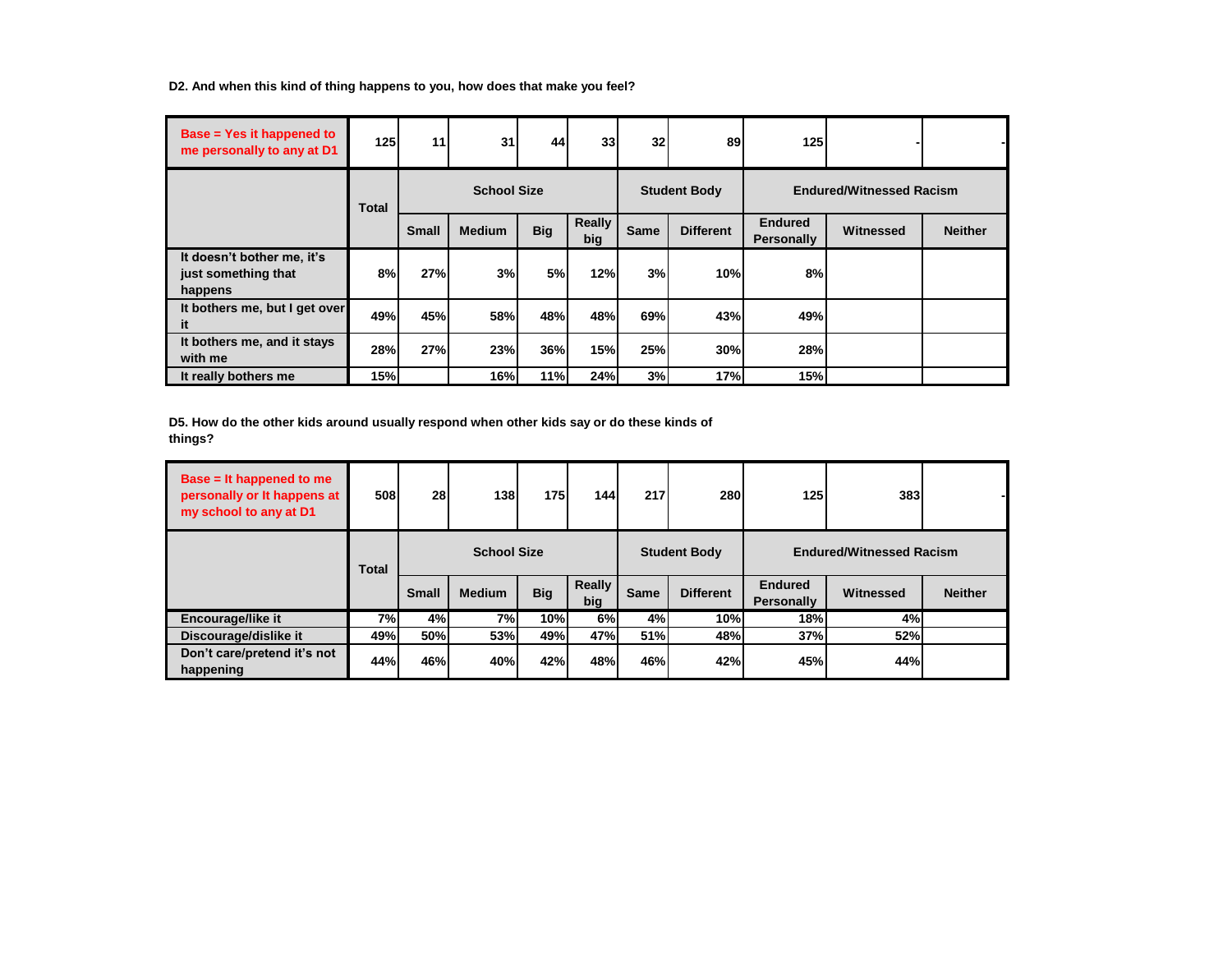**D6. How do teachers and principals at your school usually react when things like this happen ?**

|                                                                 | Total |              | <b>School Size</b> |            |               |             | <b>Student Body</b> |                              | <b>Endured/Witnessed Racism</b> |                |
|-----------------------------------------------------------------|-------|--------------|--------------------|------------|---------------|-------------|---------------------|------------------------------|---------------------------------|----------------|
|                                                                 |       | <b>Small</b> | <b>Medium</b>      | <b>Big</b> | Really<br>big | <b>Same</b> | <b>Different</b>    | <b>Endured</b><br>Personally | Witnessed                       | <b>Neither</b> |
| Try to discourage/talk to<br>the kids                           | 48%   | 36%          | <b>51%</b>         | 52%        | 44%           | 53%         | 45%                 | 40%                          | 51%                             |                |
| <b>Very seriously</b><br>(punishment, suspension,<br>detention) | 29%   | <b>36%</b>   | 29%                | 25%        | 35%           | 26%         | 31%                 | 28%                          | 29%                             |                |
| They just ignore it/not a big<br>deal for them                  | 13%   | 14%          | 10%                | 15%        | 10%           | 10%         | 14%                 | 21%                          | 10%                             |                |
| They're not even aware of it                                    | 10%   | 14%          | 9%                 | 9%         | 10%           | 11%         | 9%                  | 11%                          | 10%                             |                |

**E1. What is your own family's racial background?**

| $Base = All$                     | 8721  | 64           | <b>250</b>         | 298        | 220           | 412         | 437                 | 125                                 | 3831                            | <b>364</b>     |  |
|----------------------------------|-------|--------------|--------------------|------------|---------------|-------------|---------------------|-------------------------------------|---------------------------------|----------------|--|
|                                  | Total |              | <b>School Size</b> |            |               |             | <b>Student Body</b> |                                     | <b>Endured/Witnessed Racism</b> |                |  |
|                                  |       | <b>Small</b> | <b>Medium</b>      | <b>Big</b> | Really<br>big | <b>Same</b> | <b>Different</b>    | <b>Endured</b><br><b>Personally</b> | Witnessed                       | <b>Neither</b> |  |
| <b>Indigenous Canadian</b>       | 12%l  | 19%          | <b>15%</b>         | 11%        | 9%            | 10%         | 13%                 | <b>15%</b>                          | 10%                             | 13%            |  |
| White                            | 68%l  | 64%          | 75%l               | 66%        | 65%           | 84%         | 53%l                | 49%                                 | 69%                             | 74%            |  |
| <b>Black</b>                     | 3%    | 2%           | 2%                 | 4%         | 3%            | 1%          | 6%                  | 8%                                  | 3%                              | 2%             |  |
| <b>South Asian</b>               | 5%    | 3%           | 4%                 | 5%         | 5%            | 1%          | 8%                  | 10%                                 | <b>5%</b>                       | 3%             |  |
| <b>Chinese</b>                   | 7%    | 8%           | 4%                 | 8%         | 10%           | 4%          | 11%                 | 17%                                 | 7%I                             | 5%             |  |
| <b>Filipino</b>                  | 2%    | 2%           | 3%                 | 1%         | 1%            | 0%          | 3%                  | 3%                                  | 2%                              | 2%             |  |
| <b>Other Asian</b>               | 4%    | 6%           | 3%                 | 3%         | 4%            | 1%          | 6%                  | 6%                                  | 4%                              | 2%             |  |
| <b>Middle Eastern/West Asian</b> | 2%    | 2%           | 2%                 | 3%         | 3%            | 1%          | 4%                  | 6%                                  | 2%                              | 2%             |  |
| <b>Latin American</b>            | 2%    |              | 1%                 | 1%         | 4%            | 1%          | 3%                  | 2%                                  | 2%                              | 2%             |  |
| <b>Other</b>                     | 7%    | 9%           | 6%                 | 7%         | 7%            | 5%          | 10%                 | 9%                                  | 7%I                             | 7%             |  |
| Prefer not to say                | 5%    | 5%           | 2%                 | 7%         | 5%            | 3%          | 6%                  | 2%                                  | 6%                              | <b>5%</b>      |  |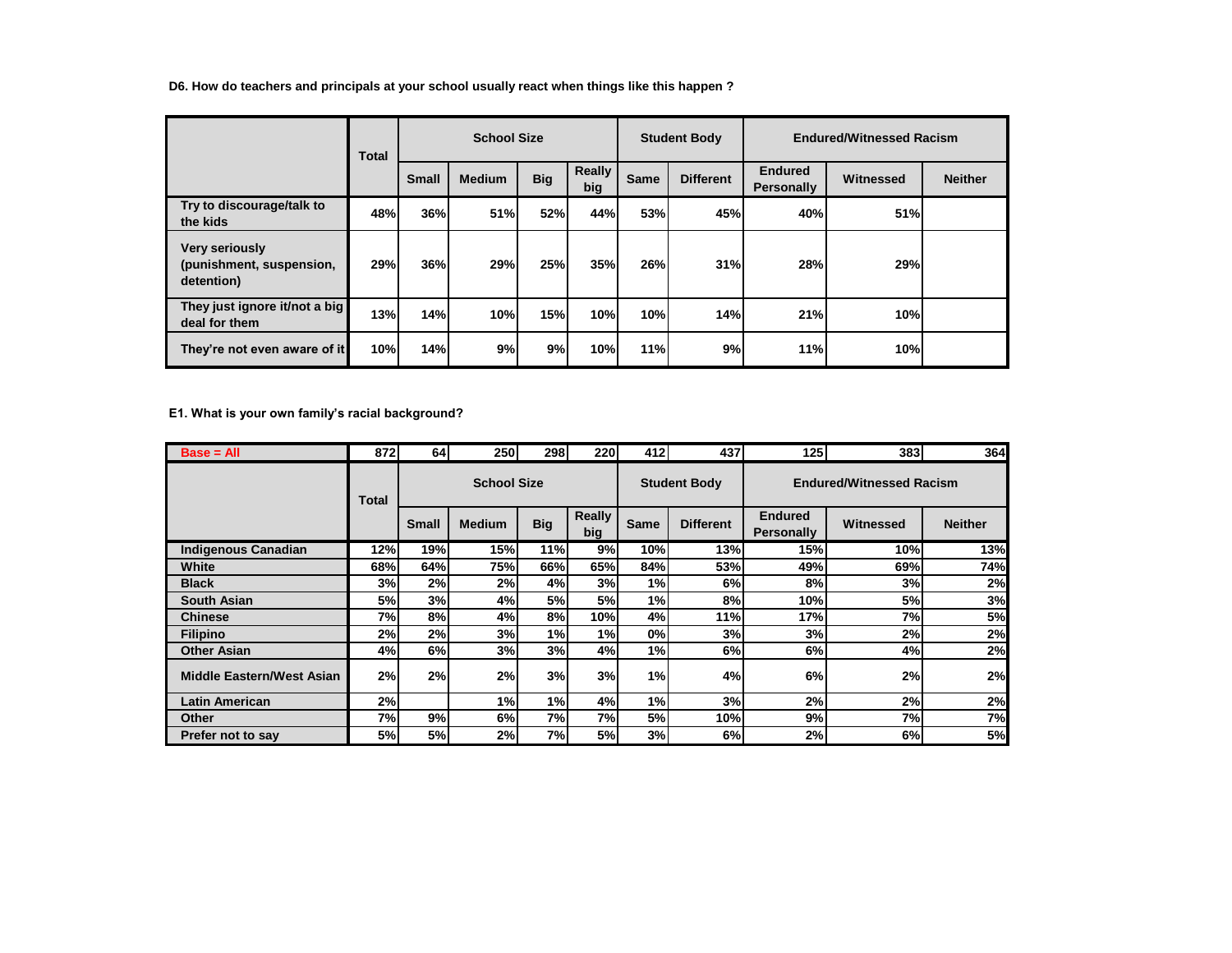**E2. [The kids who go to your school] How about the people in your life?**

|                                         | Total |              | <b>School Size</b> |            |               |             | <b>Student Body</b> |                                     | <b>Endured/Witnessed Racism</b> |                |
|-----------------------------------------|-------|--------------|--------------------|------------|---------------|-------------|---------------------|-------------------------------------|---------------------------------|----------------|
|                                         |       | <b>Small</b> | <b>Medium</b>      | <b>Big</b> | Really<br>big | <b>Same</b> | <b>Different</b>    | <b>Endured</b><br><b>Personally</b> | Witnessed                       | <b>Neither</b> |
| All different backgrounds<br>than yours | 18%   | 14%          | 15%                | 19%        | 21%           |             | 35%                 | 30%                                 | 17%                             | 15%            |
| <b>Mostly different</b><br>backgrounds  | 32%   | <b>27%</b>   | <b>33%</b>         | 33%        | 33%           |             | 65%                 | 41%                                 | 33%                             | 29%            |
| <b>Mostly the same</b>                  | 43%   | <b>53%</b>   | 45%                | 41%        | 40%           | 90%         |                     | 23%                                 | 46%                             | 46%            |
| All the same background<br>as yours     | 5%    | 5%           | 5%                 | 5%         | 3%            | 10%         |                     | 2%                                  | 3%                              | 7%             |
| Don't know                              | 3%    | 2%           | 2%                 | 2%         | 3%            |             |                     | 3%                                  | 2%                              | 3%             |
| <b>Net: Different backgrounds</b>       | 50%   | 41%          | 48%                | 52%        | 54%           |             | 100%                | 71%                                 | 50%                             | 43%            |
| Net: Same background                    | 47%   | <b>58%</b>   | 50%                | 46%        | 44%           | 100%        |                     | 26%                                 | 48%                             | 54%            |

**E2. [Your teachers] How about the people in your life?**

|                                         | Total | <b>School Size</b> |               |            |               | <b>Student Body</b> |                  | <b>Endured/Witnessed Racism</b>     |           |                |
|-----------------------------------------|-------|--------------------|---------------|------------|---------------|---------------------|------------------|-------------------------------------|-----------|----------------|
|                                         |       | <b>Small</b>       | <b>Medium</b> | <b>Big</b> | Really<br>big | Same                | <b>Different</b> | <b>Endured</b><br><b>Personally</b> | Witnessed | <b>Neither</b> |
| All different backgrounds<br>than yours | 14%   | 9%                 | 10%           | 12%        | 20%           | 2%                  | 25%              | 30%                                 | 13%       | 9%             |
| <b>Mostly different</b><br>backgrounds  | 25%   | 33%                | 21%           | 26%        | 27%           | 11%                 | 39%              | 32%                                 | 24%       | 23%            |
| <b>Mostly the same</b>                  | 48%   | 44%                | <b>57%</b>    | 49%        | 42%           | 70%                 | 30%              | 33%                                 | 52%       | 50%            |
| All the same background<br>as yours     | 7%    | 11%                | 9%            | 7%         | 5%            | 14%                 | 1%               | 3%                                  | <b>5%</b> | 11%            |
| Don't know                              | 6%    | 3%                 | 4%            | 6%         | 7%            | 3%                  | 4%               | 2%                                  | 5%        | 8%             |
| Net: Different backgrounds              | 39%   | 42%                | <b>30%</b>    | <b>39%</b> | 46%           | 13%                 | 65%              | 62%                                 | 38%       | 32%            |
| Net: Same background                    | 56%   | 55%                | 66%           | 56%        | 47%           | 84%                 | 31%              | 36%                                 | 58%       | 60%            |